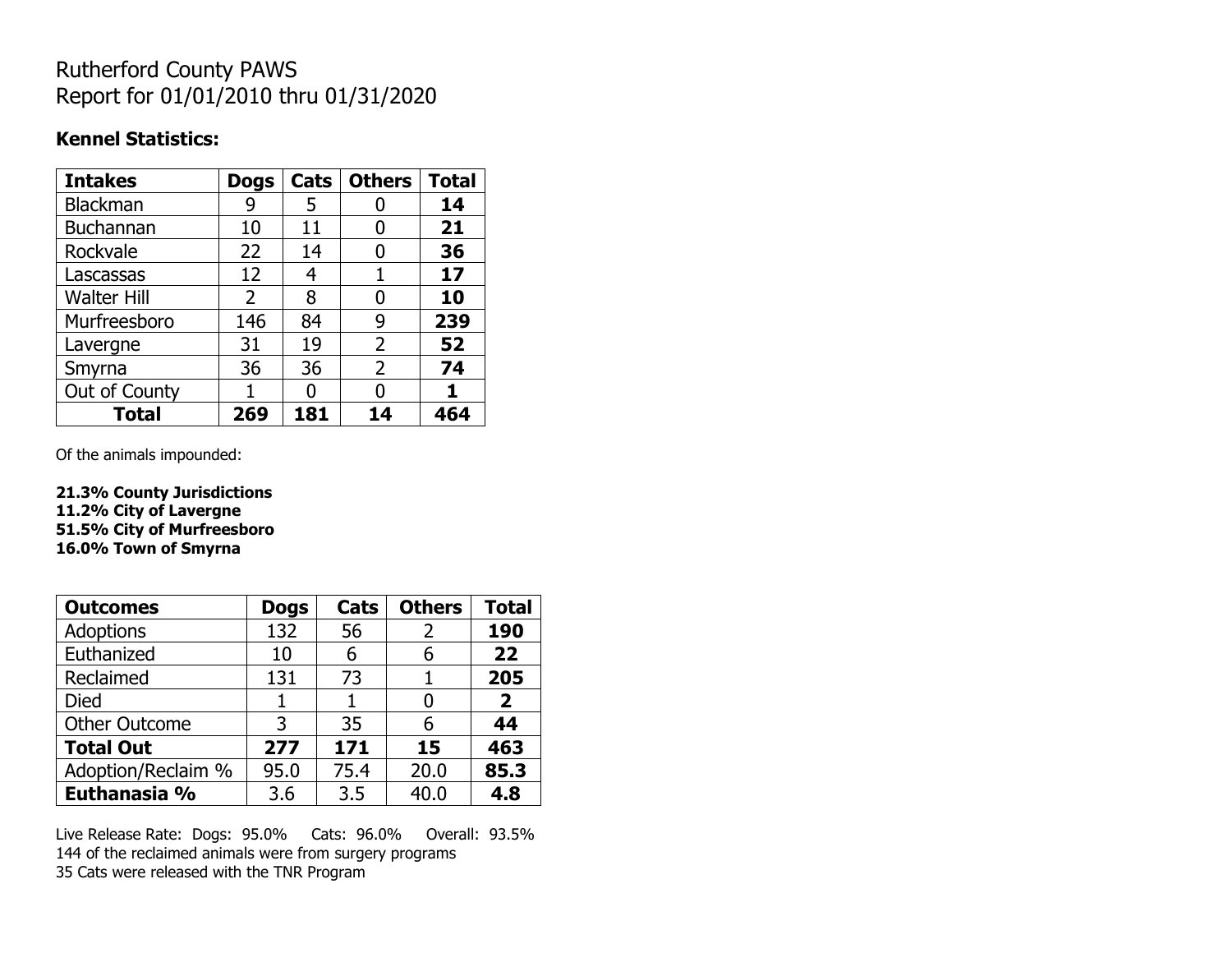Animals left in shelter on 01/31/2020: 75

2636 People visited the shelter looking for a lost /new pet.

2051 Logged calls/voice mails for the month.

#### **Activity Report by Jurisdiction:**

| Zones           | <b>Calls Received</b> | Calls Completed |
|-----------------|-----------------------|-----------------|
| <b>Blackman</b> | 182                   | 185             |
| Buchannan       | 114                   | 119             |
| Lavergne        | 190                   | 194             |
| Lascassas       | 143                   | 144             |
| Murfreesboro    | 555                   | 572             |
| Rockvale        | 153                   | 156             |
| Smyrna          | 157                   | 158             |
| Walter Hill     | 56                    | 57              |
| Out of Area     | 40                    | 41              |
| <b>Total</b>    | 1590                  | 1626            |

43.2% County Jurisdictions 12.0% City of Lavergne 34.9% City of Murfreesboro 9.9% Town of Smyrna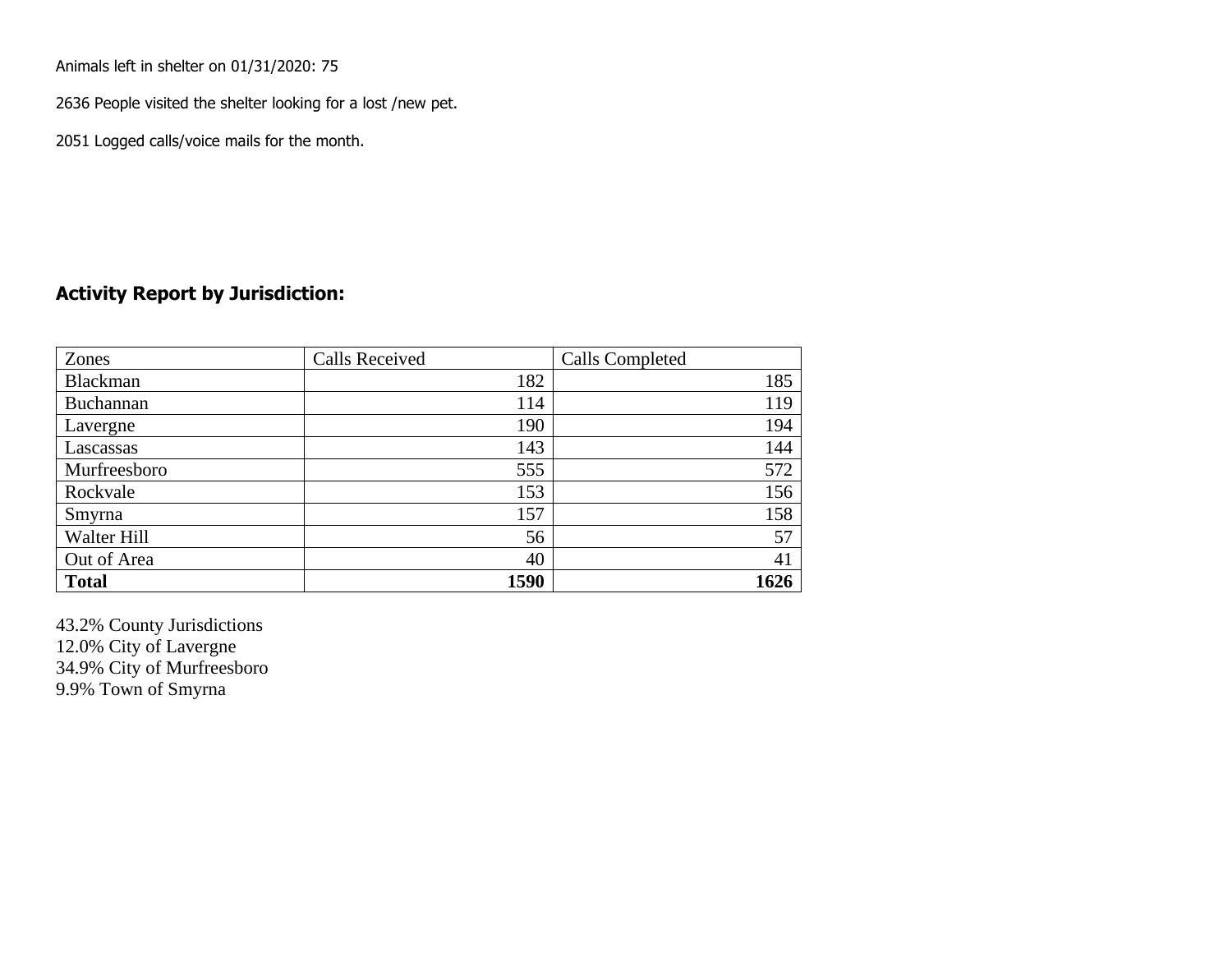# **Mileage:**

| <b>Officer</b> | <b>Miles</b> |
|----------------|--------------|
| 419            | 638          |
| 422            | 1124         |
| 423            | 787          |
| 424            | 1627         |
| 425            | 1237         |
| 426            | 1437         |
| 427            | 1183         |
| 428            | 660          |
| 430            | 914          |
| 431            | 1223         |
| 437            | 999          |
|                |              |
|                |              |
|                |              |
|                |              |
|                |              |
|                |              |
| <b>Total</b>   | 11829        |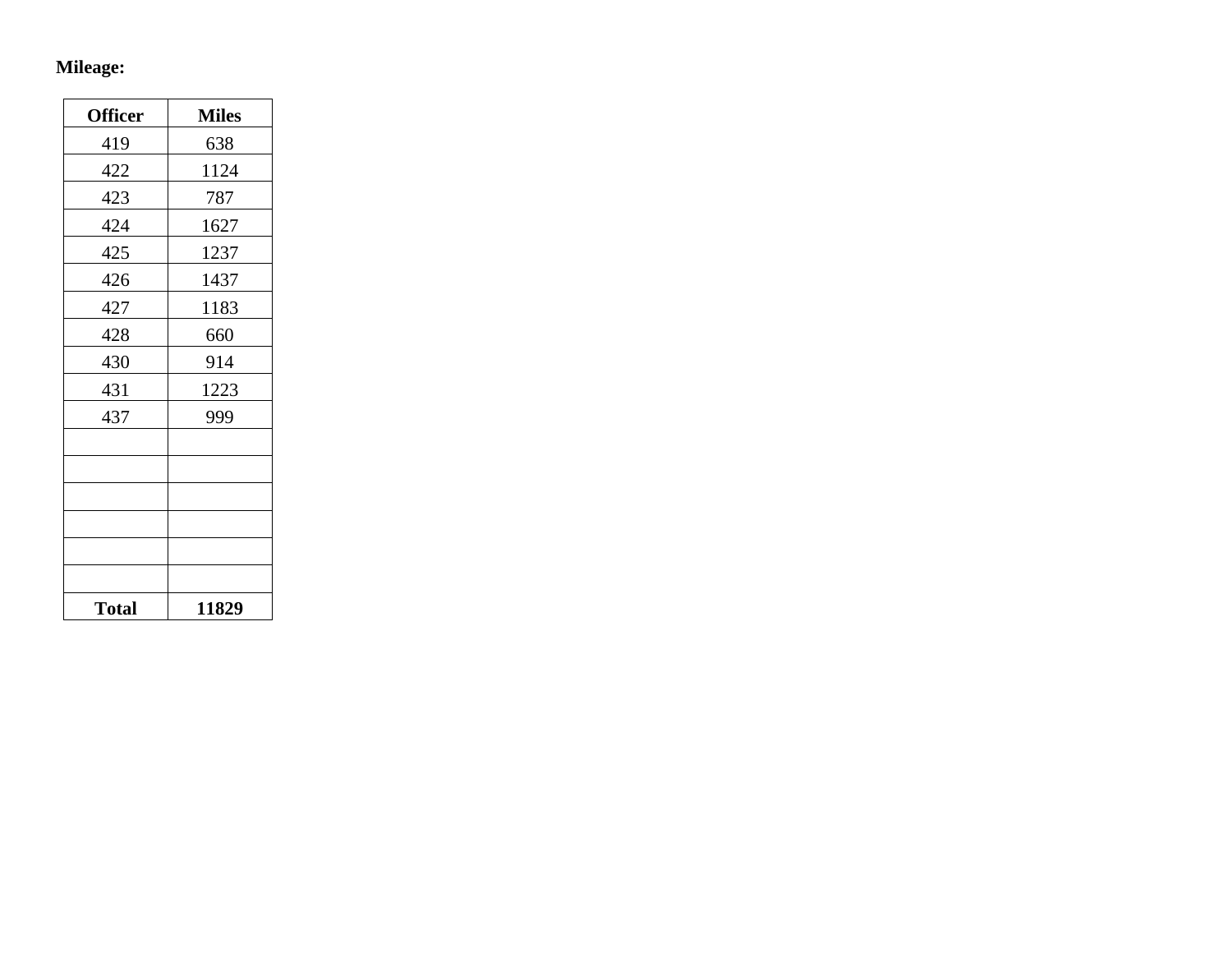## Fiscal Year-to-Date Report 07/01/2019 thru 01/31/2020

### **Kennel Statistics:**

| <b>Intakes</b>     | <b>Dogs</b> | Cats | <b>Others</b> | <b>Total</b> |
|--------------------|-------------|------|---------------|--------------|
| Blackman           | 71          | 95   | 3             | 169          |
| Buchannan          | 98          | 95   | 3             | 196          |
| Rockvale           | 103         | 130  | 5             | 238          |
| Lascassas          | 67          | 63   | 3             | 133          |
| <b>Walter Hill</b> | 37          | 85   | 2             | 124          |
| Murfreesboro       | 1080        | 1040 | 86            | 2206         |
| Lavergne           | 169         | 225  | 6             | 400          |
| Smyrna             | 247         | 398  | 21            | 666          |
| Out of County      | 32          | 26   |               | 59           |
| <b>Total</b>       | 1904        | 2157 | 130           | 4191         |

Of the animals impounded since July 01:

**22.0% County Jurisdictions 9.5% City of Lavergne 52.6% City of Murfreesboro**

**15.9% Town of Smyrna**

| <b>Outcomes</b>      | <b>Dogs</b> | Cats | <b>Others</b> | <b>Total</b> |
|----------------------|-------------|------|---------------|--------------|
| <b>Adoptions</b>     | 893         | 992  | 32            | 1917         |
| Euthanized           | 104         | 133  | 30            | 267          |
| Reclaimed            | 866         | 627  | 10            | 1503         |
| Died                 | 8           | 53   | 9             | 70           |
| <b>Other Outcome</b> | 42          | 404  | 50            | 496          |
| <b>Total Out</b>     | 1913        | 2209 | 131           | 4253         |
| Adoption/Reclaim %   | 92.0        | 73.3 | 32.1          | 80.4         |
| Euthanasia %         | 5.5         | 6.0  | 22.9          | 6.3          |

Live Release Rate: 90.8%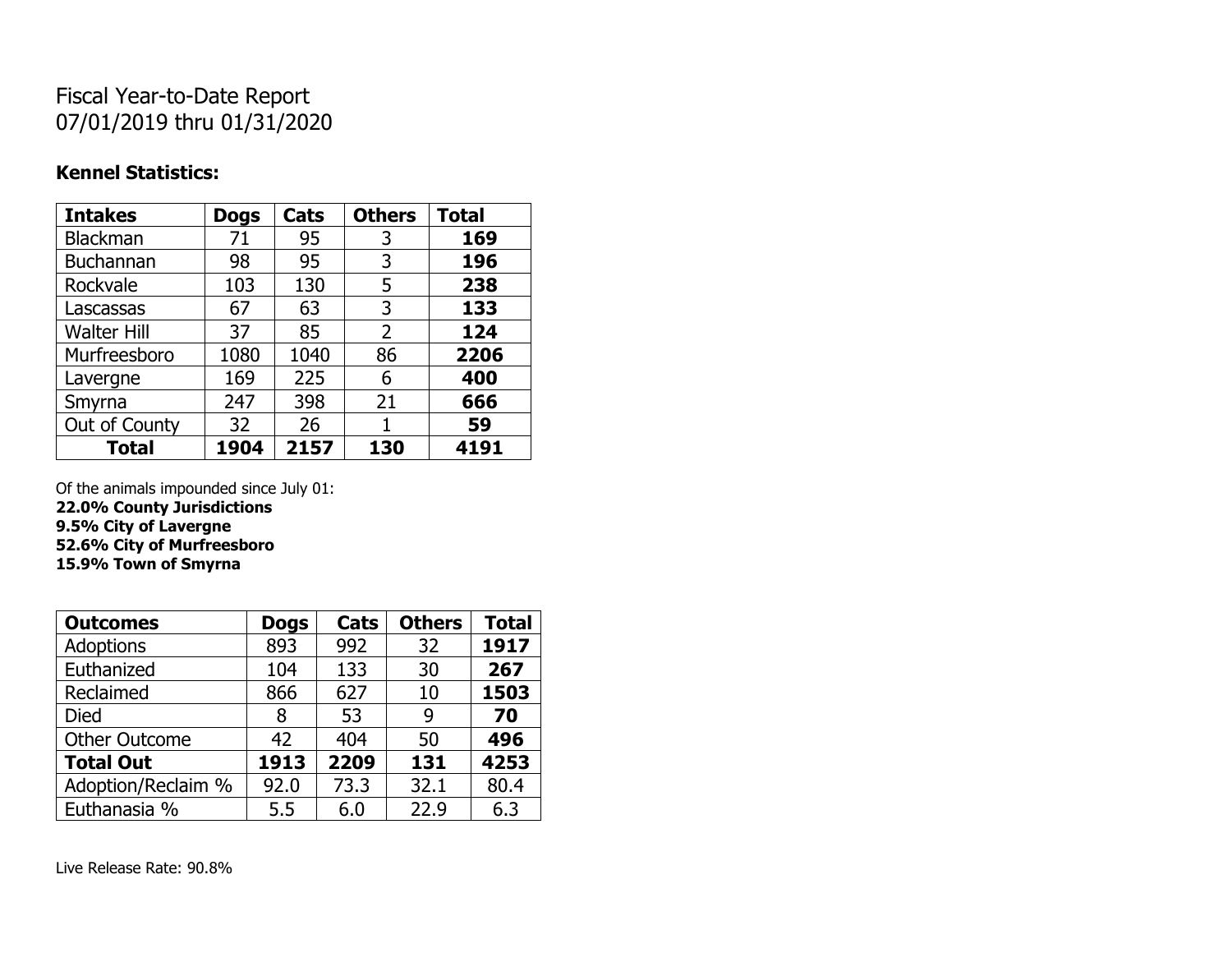18166 People have visited the shelter since July 01, 2018 looking for a lost /new pet.

15419 Logged calls/voice mails since July 01, 2018.

### **Activity Report by Jurisdiction:**

| Zones           | <b>Calls Received</b> | Calls Completed |
|-----------------|-----------------------|-----------------|
| <b>Blackman</b> | 1346                  | 1360            |
| Buchannan       | 982                   | 998             |
| Lavergne        | 1741                  | 1769            |
| Lascassas       | 895                   | 905             |
| Murfreesboro    | 4853                  | 4916            |
| Rockvale        | 864                   | 876             |
| Smyrna          | 1440                  | 1456            |
| Walter Hill     | 676                   | 680             |
| Out of Area     | 221                   | 221             |
| <b>Total</b>    | 13018                 | 13181           |

38.2% County Jurisdictions 13.4% City of Lavergne 37.3% City of Murfreesboro 11.1% Town of Smyrna